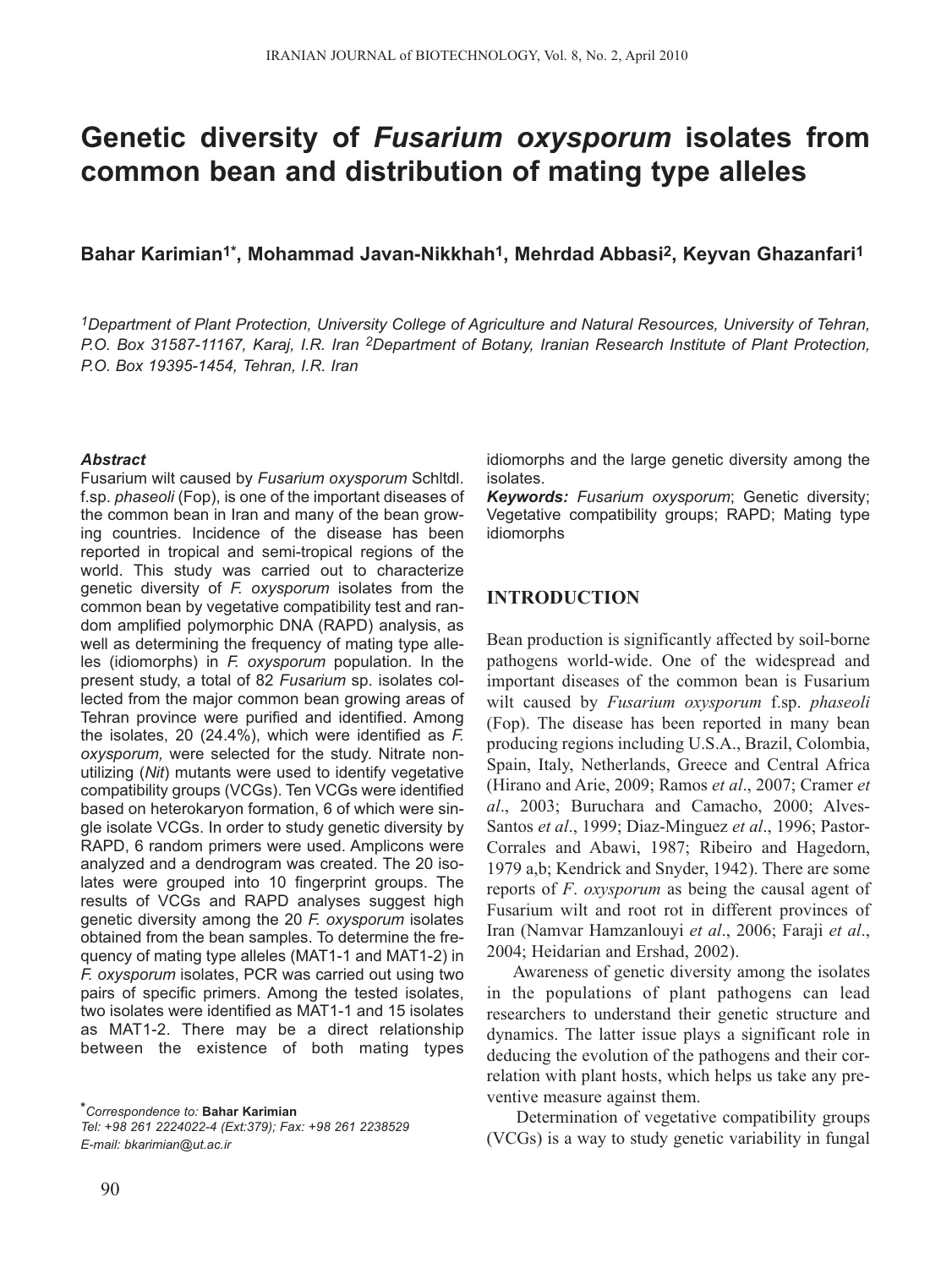populations and was employed for the first time by Puhalla (1985) to distinguish and classify strains of *F*. *oxysporum*. Characterization of Fop isolates by VCGs has since been employed by various researchers (Namvar Hamzanlouyi *et al*., 2006; Alves-Santos *et al*., 1999; Woo *et al*., 1996).

Molecular markers including random amplified polymorphic DNA (RAPD) can overcome limitations of other techniques, which are time-consuming and labor-intensive. These molecular biology techniques are highly sensitive in differentiating various strains of *F*. *oxysporum* (Assigbetse *et al*., 1994; Kelly *et al*., 1994; Grajal-Martin *et al*., 1993). Thus, RAPD marker is effective in discriminating between Fop isolates (Namvar Hamzanlouyi *et al*., 2006; Zanotti *et al*., 2006; Alves-Santos *et al*., 2002; Woo *et al*., 1996).

Although no sexual stage has been known for *F*. *oxysporum*, strains of this fungus carry mating type idiomorphs, called MAT1-1 and MAT1-2 (Hirano and Arie, 2009; Abo *et al*., 2005; Arie *et al*., 2000; Yun *et al*., 2000). Furthermore, some isolates can produce sterile stromatic tissue, pale or deep violet resembling a *Gibberella*-like perithecium (Booth, 1971). Awareness of the status of mating type idiomorphs in the population of F. oxysporum, which has been known as not having sexual form, is very useful to infer the status of the fungus population. It can lead us to a better interpretation of its level of genetic diversity.

The present study aimed to characterize genetic diversity among *F*. *oxysporum* isolates from the common bean by vegetative compatibility and RAPD analyses and study their potential efficiency to characterize genetic diversity. A further objective of this investigation was to determine the frequency of mating type idiomorphs in the *F*. *oxysporum* population in Tehran province, which has not been studied so far.

## **MATERIALS AND METHODS**

**Sampling strategy and collection of isolates:** The major bean cultivation regions in Tehran province including Karaj, Hashtgerd, Pishva and Varamin were visited during 2004-2005. Regarding the cultivated areas and frequency of diseased plants, 5-10 random symptomatic plants per field expressing chlorosis, wilt, leaf drop and/or stunt were carefully extracted from the soil. Then, the crown was cut off vertically up to stem to observe discoloration in the vascular tissue. After that, the samples were placed in plastic bags and transferred to the laboratory as soon as possible.

The approximate 0.5 cm cross-sections of plant stems were placed in sodium hypochlorite solution (containing  $1\%$  (v/v) active NaClO<sub>4</sub>) for 2-3 min after washing under tap water. Then, they were transferred to Petri dishes containing a selective agar media containing peptone, pentachloronitrobenzene (PCNB) and streptomycin (Nash and Snyder, 1962), and were placed in the dark at 25ºC. After 4-5 days, fungal isolates were purified, stored in 1.5 ml microtubes containing sterile riverbed sand and *Fusarium oxysporum* isolates were subsequently identified on carnation leaf agar (CLA) (Fisher *et al*., 1982).

Pathogenicity assay: Pathogenicity assay was carried out using the method of Haware and Nen (1982) with some modifications. Inoculum was produced by seeding 250-ml flasks containing 100 g of sand-maize meal mixture with small agar plugs cut from the margin of 7-day-old colonies (incubated in the dark at 25ºC), at a proportion of 95:5. The seeded flasks were then incubated in the dark at 25ºC for 5 to 14 days. The inoculum (100 g) of each flask was completely mixed with 2 kg of sterile soil containing a 1:1 mixture of riverbed sand and pot soil, and was placed in the one-third lower part of a 9-cm plastic pot. The upper two-thirds contained sterile soil. The pots were irrigated daily for 4 days before sowing seeds of two of the most cultivated cultivars in the region (Sun Ray and Dehghan). Four days after inoculation, the disinfected sprouted seeds were placed in pots (2 seeds of each cultivar per pot). Ten pots were considered for each isolate, from which there were 5 pots of Sun Ray and 5 pots of Dehghan. Five pots containing the mixture of sandmaize meal and sterile soil were considered as control. Plants were grown in a greenhouse (22-35ºC) with 40- 80% relative humidity. Four to 6 weeks later, symptomatic plants expressing wilt, chlorosis, leaf drop, stunt and/or discoloration in the stem vascular tissue were selected and the pathogen was reisolated and grown as a pure culture. Subsequently, the pathogenicity assay was performed twice.

**Isolation and characterization of** *nit* **mutants:** *Nit* mutants were recovered on minimal medium with chlorate (MMC) containing  $3.5\%$  (w/v) KClO<sub>3</sub>. MMC was made by adding  $\text{Na}\text{N0}_3$ , L-asparagine and  $\text{KCLO}_3$ to a basal medium (Correll *et al*., 1987). The amount of  $KClO<sub>3</sub>$  can be enhanced up to 6% (Leslie and Summerell, 2006). In this study, for 2 isolates (Fo 9 and Fo 12), chlorate concentration was enhanced by up to 5%, because *nit* mutants could not be obtained on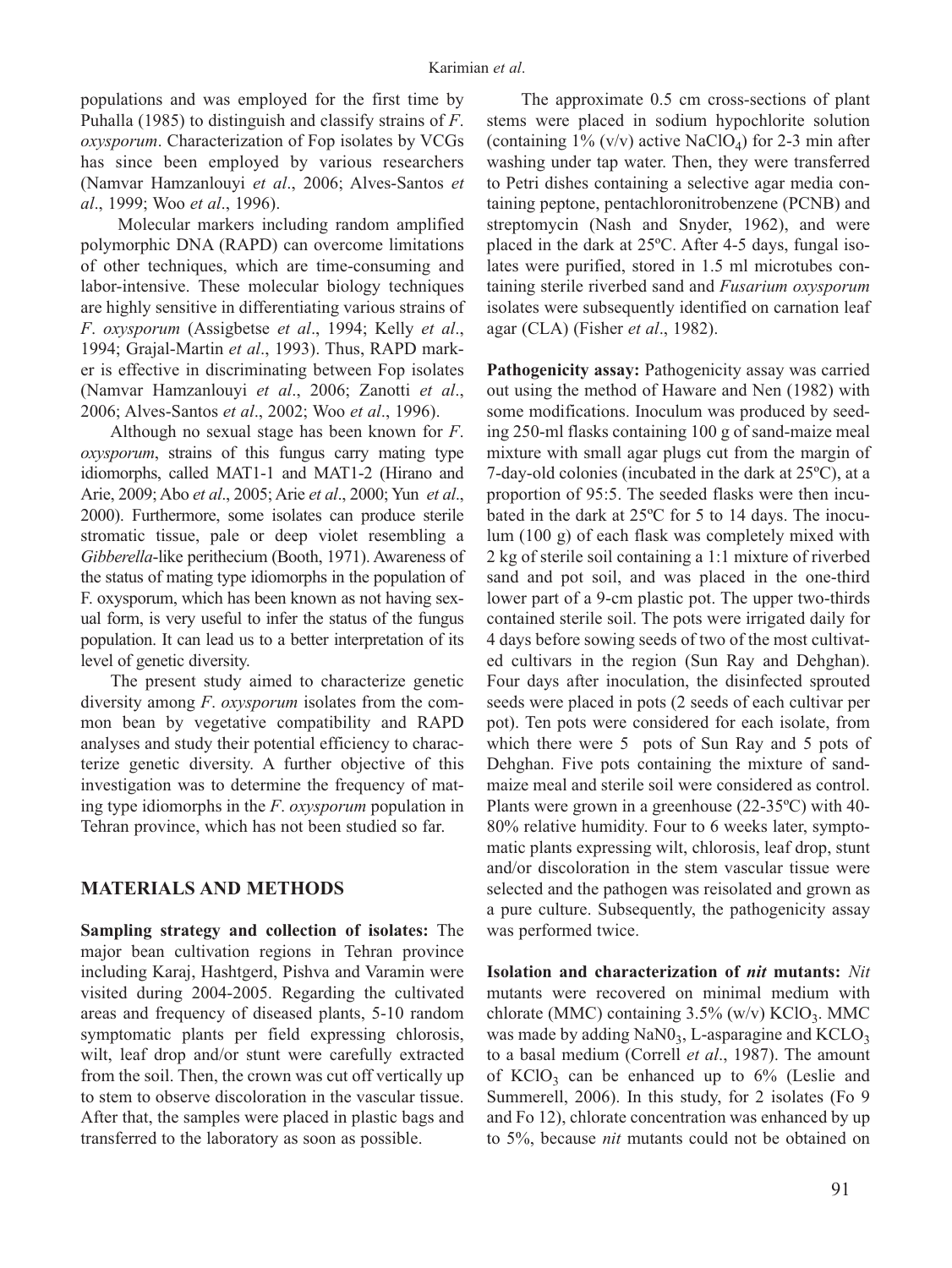the medium containing  $3.5\%$  (w/v) KClO<sub>3</sub>. To recover *nit* mutants, mycelial plugs from 2-4-day-old cultures grown on PDA were transferred to Petri dishes containing MMC. Then, they were placed in the dark at 25°C. After 5 to 7 days, *nit* mutants were recovered from the tip of the auxotrophic hyphae. After that, the mutants were characterized as *nit1*, *nit3*, or NitM based on their ability to utilize nitrate, nitrite, hypoxanthine, ammonium and/or uric acid (Correll *et al*., 1987). To characterize *nit* mutants, 5 selective media were made. These media are as follows: nitrate medium (by adding  $NaNO<sub>3</sub>$  to the basal medium), nitrite medium (by adding  $NaNO<sub>2</sub>$  to the basal medium), hypoxanthine medium (by adding  $C_3H_4N_4O$  to the basal medium), ammonium medium (by adding ammonium tartarate  $[(NH_4)_2C_4H_4O_6]$  to the basal medium) and uric acid medium (by adding  $C_5H_4N_4O_3$ to the basal medium).

**Characterization of vegetative compatibility groups:** One *nit1* and 1 NitM were randomly selected for each isolate and pairings were conducted between these mutants on minimal medium (MM) in order to determine heterokaryon self-incompatible (HSI) isolates. If no NitM had been recovered for an isolate, the pairings were conducted between *nit1* and *nit3*. When heterokaryon formation occurred at the interface of *nit1* and NitM mutants, the isolate was considered to be self-compatible. Recovered mutants from these isolates were paired on MM in all possible combinations. Plates were incubated in the dark at 25ºC for 14 to 21 days. Isolates were considered to be vegetatively compatible if prototrophic growth was observed at the zone of anastomosis. Pairings were performed twice at different times.

**DNA extraction:** Genomic DNA was extracted using a modified method of Leslie and Summerell (2006). Mycelial plugs from 2-4-day old cultures grown on potato dextrose agar (PDA) were transferred to 50 ml of potato dextrose broth (PDB) and were incubated in the dark at 28-33°C without shaking, for 4-5 days. The mycelia were collected from liquid medium, washed with sterile water and freeze-dried. Approximately 20 mg of the dried mycelia was thoroughly ground and subjected to 750 μl of an extraction buffer containing 100 mM Tris-HCl pH 8.0, 20 mM EDTA, 1.4 M NaCl, 20 g/l of cetyl trimethyl ammonium bromide (CTAB) and 10 ml/l of 2-mercaptoethanol. Then it was incubated at 65°C for 30 min, subjected to a half volume of phenol/chloroform (25:24) mixture, vortexed for 2-3 s, and centrifuged at 1000 ×*g* for 5 min. An equal volume of chloroform was then added to the supernatant and after a 5-6 s vortex, was centrifuged again. DNA was precipitated with isopropanol. After centrifugation at  $1000 \times g$  for 2 min, it was washed in 70% (v/v) ethanol, centrifuged again, air-dried, and suspended in 30-50 μl of deionized water.

**Random amplified polymorphic DNA (RAPD) analysis:** Six 10-mer random primers CS 16: 5´- CGT TGG ATG C -3´, CS 24: 5´- GCG GCA TTG T-3´, CS 29: 5´-CCA GAC AAG C-3´, Fus 01: 5´-CCG CAT CTA C-3´, UBC 6: 5´-CCT GGG CCT A-3´ and UBC 188: 5´-GCT GGA CAT C -3´, as suggested by Cramer *et al*., (2003), and synthesized by MWG-Biotech. (Germany), were used for DNA amplification. Polymerase chain reactions were performed in 20 μl reactions containing approximately 5-6 ng of genomic DNA and a 16 μl master mix consisting of 1×PCR buffer (CinnaGen Co., Iran), 2.75 mM  $MgCl_2$ , 0.6 mM dNTPs, 7.5  $\mu$ M of primer and 2.5 unit of *Smar Taq* DNA polymerase (CinnaGen Co., Iran). Reactions were amplified by a CG1-96 thermocycler (Corbett Research, Australia) in three cycles of: 2 min denaturation at 94ºC, 1 min dwell at 30ºC, 3 min extension at 70°C followed by 45 cycles of 1 min denaturation at 94ºC, 1 min dwell at 33ºC, 2 min extension at 72ºC and a final extension of 10 min at 72ºC. Amplified DNA was separated on 1% (w/v) agarose gels in  $1 \times TBE$  (3 h at 85 V) and stained with ethidium bromide. PCR reactions were repeated at least twice.

**Analysis of genetic similarity:** The binary matrix of RAPD data was subjected to the SIMQUAL module in the numerical taxonomy package NTSYS pc-2.02e using Dice's coefficient of similarity, to generate a genetic distance matrix. The matrix was subjected to the SAHN module to create a dendrogram based on unweighted-paired group method with arithmetic averages (UPGMA).

**Determination of frequency of mating type idiomorphs by polymerase chain reaction (PCR):** Two pairs of specific primers suggested by Ker'enyi *et al*., (2004), and synthesized by MWG-Biotech. (Germany) were used to amplify the highly conserved alpha box and HMG box domains found in MAT1-1 and MAT1-2, respectively. The primers were as follows:

fus ALPHA forward: 5´ -CGC CCT CT(GT) AA(CT) G(GC)C TTC ATG-3´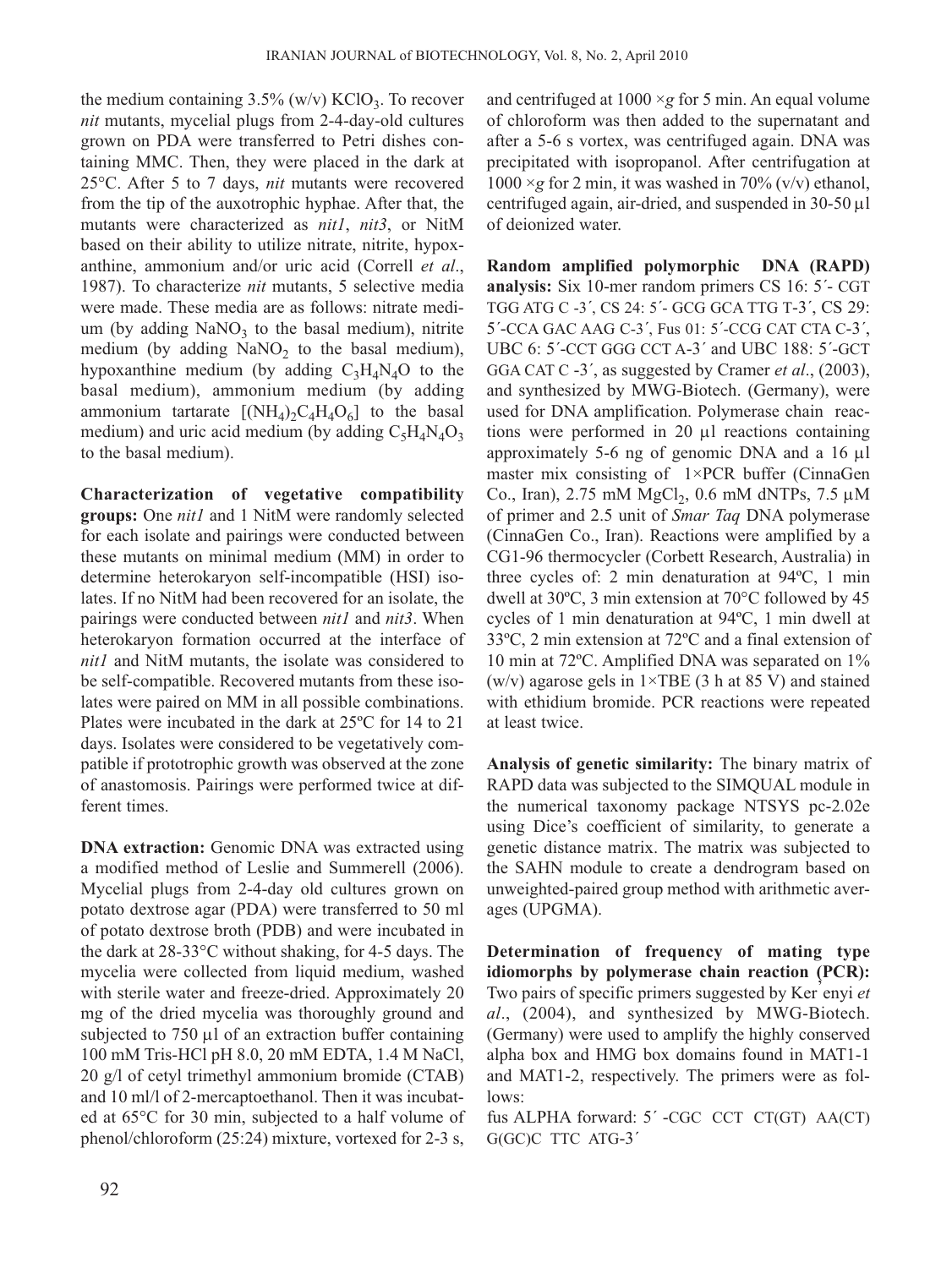fus ALPHA reverse: 5´ -GGA (AG)TA (AG)AC (CT)TT AGC AAT (CT)AG GGC-3´

fus HMG forward: 5´-CGA CCT CCC AA(CT) GC(CT) TAC AT-3´

fus HMG reverse: 5´ -TGG GCG GTA CTG GTA  $(AG)TC$   $(AG)GG-3'$ .

Each PCR reaction mixture (final volume:  $20 \mu l$ ) contained approximately 4.2 ng of genomic DNA,  $1\times$ PCR buffer, 2.5 mM MgCl<sub>2</sub>, 1 mM dNTPs, 3  $\mu$ M of each pair of the primers and 2.5 unit of *Smar Taq* DNA polymerase (CinnaGen Co., Iran). Reactions were then amplified for an initial denaturation at 94ºC for 45 s followed by 32 cycles of 45 s at 94ºC, 45 s at 55ºC, 2.5 min extension at 72ºC and a final extension of 10 min at 72ºC. Reactions were repeated a minimum of two times.

#### **RESULTS**

**Pathogenicity assay:** Of the 20 *Fusarium oxysporum* isolates, 2 isolates (Fop 41 and Fop 42-1) were *F. oxysporum* f.sp. *phaseoli* (Fop). They caused chlorosis, wilt and brown discoloration in the stem vascular tissue. The other isolates were not as pathogenic as the above-mentioned isolates, as they caused less visible disease symptoms on the common bean cultivars. Similar results for the pathogenicity assay were achieved in the two independent experiments.

**Characterization of vegetative compatibility groups:** Of the 20 *F*. *oxysporum* isolates examined, *nit* mutants from 18 isolates were recovered on MMC containing  $3.5\%$  (w/v) KClO<sub>3</sub>. For 2 isolates (Fo 9 and Fo 12), *nit* mutants could not be obtained after enhancing chlorate concentration to 4%, 4.5% and even 5%. The frequency of mutants was 54.84% for *nit1*, 32.26% for *nit3* and 12.9% for NitM.

One isolate (Fo 39) was identified as heterokaryon self-incompatible (HSI) because of auxotrophic growth at the interface of mutants related to the same isolate. A total of 31 *nit* mutants (containing *nit1*, *nit3* and NitM) recovered from the other 17 isolates, were paired in all possible combinations. Ten VCGs were found, among which one group  $(VCG<sub>1</sub>)$  consisted of 5 isolates and 3 groups (VCG<sub>2</sub>, VCG<sub>3</sub> and VCG<sub>4</sub>) contained 2 isolates. The other 6 VCGs (VCG<sub>5</sub> to VCG<sub>10</sub>) were single isolate VCGs. The 2 Fop isolates (Fop 41 and Fop 42-1) which both originated from Karaj, were the only isolates from which all three phenotypic types of *nit* mutants (*nit1*, *nit3* and NitM) could be recovered and were placed in the same VCG (VCG<sub>3</sub>). Similar results were achieved in the two independent repetitions.

**RAPD and analysis of genetic similarity:** A total of 6 RAPD primers generated 103 polymorphic RAPD markers varying from 200 bp to 2900 bp (Fig.1 A and B). Cluster analysis of RAPD banding pattern revealed a high degree of genetic diversity. The 20 *F*. *oxysporum* isolates were placed in 10 fingerprint groups named A to J (Fig. 2), 6 of which consisted of one isolate. The repetition of the experiment rendered similar results.



**Figure 1.** 1% (w/v) Agarose gels showing random amplified polymorphic DNA (RAPD) banding patterns in *Fusarium oxysporum* isolates using 10–mer random primers. A: Primer CS 29: Lane 1 = Fo 69, Lane 2 = Fop 42-1, Lane 3 = Fo 63, Lane 4 = Fo 61, Lane 5 = Fo 48, Lane<br>6 = Fo 47, Lane 7 = Fo 39, Lane 8 = Fo 67, Lane 9 = Fo 45, Lane 10 = Fo 16, and M = Gene Germany). B: Primer UBC 6: Lane 1 = Fo 16, Lane 2 = Fo 45, Lane 3 = Fo 67, Lane 4 = Fo 39, Lane 5 = Fo 47, Lane 6 = Fo 48, Lane 7 = Fo 61, Lane 8 = Fo 63, Lane 9 = Fo 12, Lane 10 = Fop 42-1, Lane 11 = Fo 49, Lane 12 = Fo 91, Lane 13 = Fo 26, Lane 14 = Fo 9, Lane  $15$  = Fo 25, and M = GeneRuler  $TM$  DNA Ladder Mix.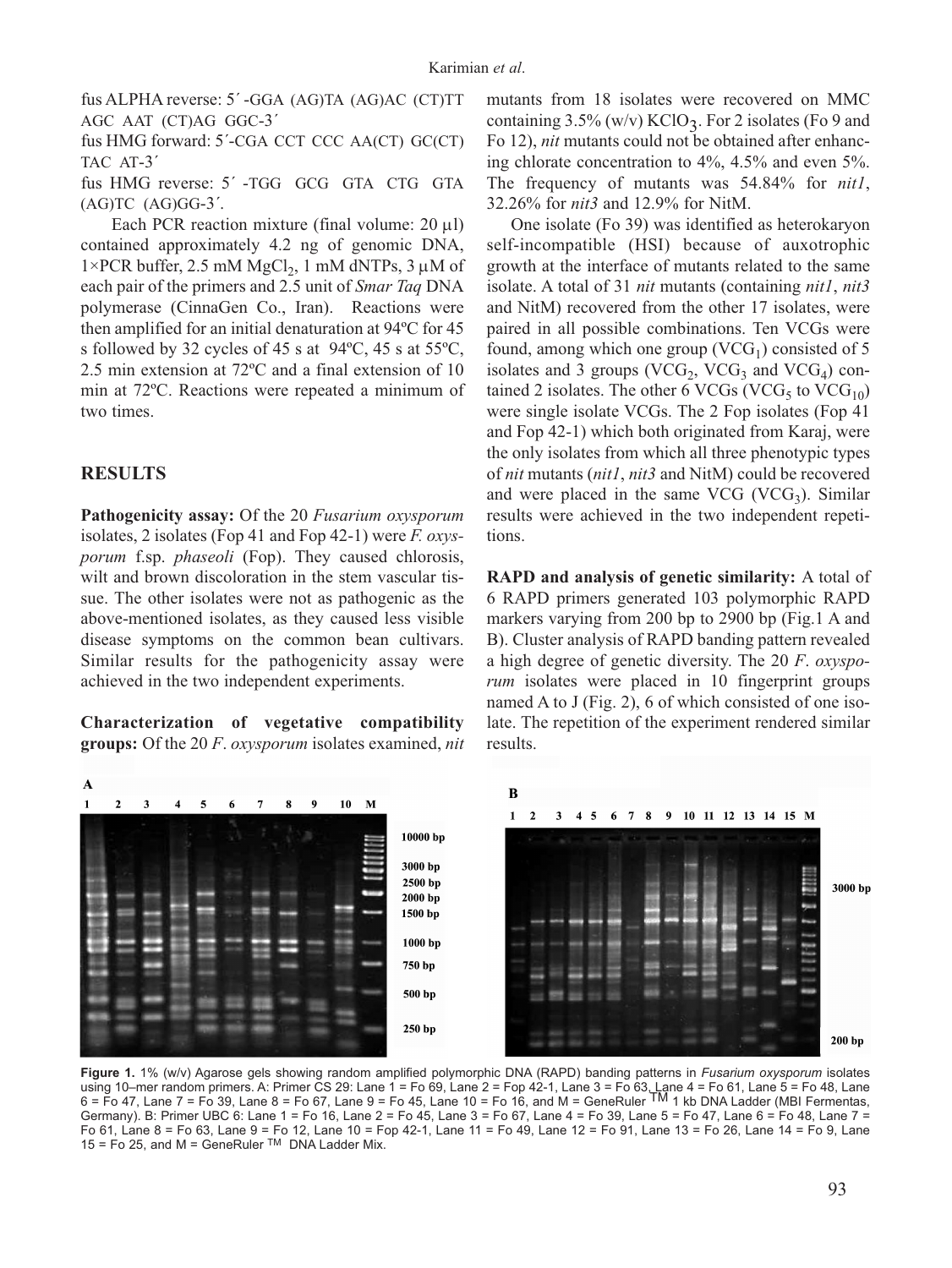

**Figure 2.** Genetic relationship among *Fusarium oxysporum* isolates collected from the major bean cultivation regions in Tehran province. The dendrogram is an unweighted-paired group method with arithmetic averages (UPGMA) tree based on analysis of 6 random amplified polymorphic DNA (RAPD) primers which generated 103 polymorphic RAPD markers. The fingerprint groups (A to J) were separated from one another using Dice's coefficient of similarity (82%).

**Mating type characterization:** Screening the MAT1 idiomorphs revealed that 3 isolates did not show a clear amplification pattern. Among the other 17 isolates, 15 were MAT1-2 and 2 were MAT1-1 (Table 1).



**Figure 3.** Amplification pattern of the mating type idiomorphs in *Fusarium oxysporum* using specific primers. Lane1 = Fo 16, Lane 2 = Fo 26, Lane 3 = Fop 42-1, Lane 4 = Fo 63, Lane 5 = Fo 50, Lane  $6$  = Fop 41, Lane 7 = Fo 91, M = GeneRuler TM DNA Ladder Mix. Electrophoresis was carried out on 1.5 (w/v) agarose gel.

The size of the amplicons from MAT1-1 and MAT1-2 idiomorphs were 200 bp and 260, respectively (Fig. 3). The results of the second experiment confirmed those of the first one.

#### **DISCUSSION**

Pathogenicity assay revealed that 2 of the 20 *Fusarium oxysporum* isolates (Fop 41 and Fop 42-1), which both originated from Karaj and were placed in the same vegetative compatibility group  $(VCG<sub>3</sub>)$ , showed higher levels of pathogenicity on the common bean cultivars. They caused wilt, chlorosis and brown discoloration in the stem vascular tissue. They were also grouped in fingerprint groups B and A, respectively, nearly next to each other. The other isolates were not as pathogenic as the above-mentioned ones, since they caused less visible disease symptoms on the common bean cultivars. This result confirmed the report of Cramer *et al*., (2003), who found that although all 166 *F*. *oxysporum* isolates had been collected from symp-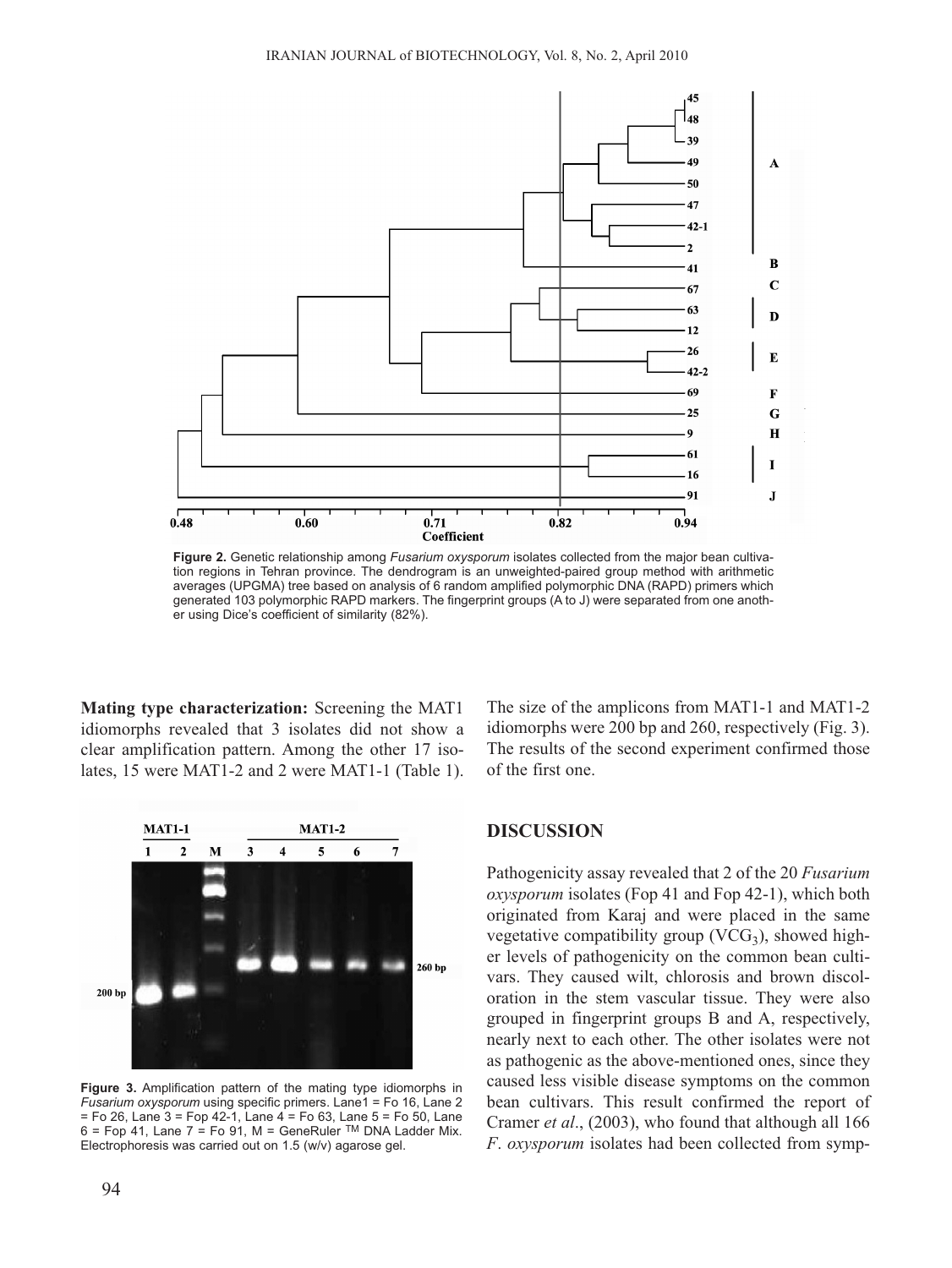#### Karimian *et al*.

| Isolate         | Isolate's binomial                | Geographical | Fingerprint | <b>VCGsb</b>   | Mating type   |
|-----------------|-----------------------------------|--------------|-------------|----------------|---------------|
| number          | name                              | origina      | group       |                |               |
| $F0$ 45         | F. oxysporum 45                   | Karaj        | A           | 5              | $MAT1-2$      |
| Fo 48           | F. oxysporum 48                   | Karaj        | A           | 2              | <b>MAT1-2</b> |
| Fo 39           | F. oxysporum 39                   | Karaj        | A           | <b>HSI</b>     | <b>MAT1-2</b> |
| Fo 49           | F. oxysporum 49                   | Karaj        | A           | 1              | <b>MAT1-2</b> |
| Fo 50           | F. oxysporum 50                   | Karaj        | A           | 7              | <b>MAT1-2</b> |
| Fo 47           | F. oxysporum 47                   | Karaj        | A           | 6              | <b>MAT1-2</b> |
| Fop 42-1        | F. oxysporum f.sp.                | Karaj        | A           | 3              | <b>MAT1-2</b> |
|                 | phaseoli 42-1                     |              |             |                |               |
| Fo <sub>2</sub> | F. oxysporum 2                    | Karaj        | A           | $\overline{2}$ | <b>MAT1-2</b> |
| Fop 41          | F. oxysporum f.sp.<br>phaseoli 41 | Karaj        | B           | 3              | <b>MAT1-2</b> |
| Fo 67           | F. oxysporum 67                   | Hashtgerd    | С           | 4              | <b>MAT1-2</b> |
| Fo 63           | F. oxysporum 63                   | Hashtgerd    | D           | 8              | <b>MAT1-2</b> |
| Fo 12           | F. oxysporum 12                   | Pishva       | D           |                | Unknown       |
| Fo 26           | F. oxysporum 26                   | Karaj        | E           | 1              | <b>MAT1-1</b> |
| Fo 42-2         | F. oxysporum 42-2                 | Karaj        | E           | 4              | <b>MAT1-2</b> |
| Fo 69           | F. oxysporum 69                   | Karaj        | F           | 9              | Unknown       |
| Fo 25           | F. oxysporum 25                   | Karaj        | G           | 1              | Unknown       |
| Fo <sub>9</sub> | F. oxysporum 9                    | Pishva       | Η           |                | <b>MAT1-2</b> |
| Fo 61           | F. oxysporum 61                   | Hashtgerd    |             | 1              | <b>MAT1-2</b> |
| Fo 16           | F. oxysporum 16                   | Varamin      |             | 1              | <b>MAT1-1</b> |
| Fo 91           | F. oxysporum 91                   | Pishva       | J           | 10             | <b>MAT1-2</b> |

**Table1.** Distribution of fingerprint groups, vegetative compatibility groups and mating type idiomorphs of *Fusarium oxysporum* isolates in Tehran province.

aDifferent cities in Tehran province where the main common bean growing areas are located. <sup>b</sup>Numbers refer to the vegetative compatibility group that each isolate belongs to. - is used for the isolates from which no *nit* mutants could be recovered on MMC. HSI refers to the heterokaryon self-incompatible isolate. All the samples were isolated during 2004-2005.

tomatic bean plants, 4 isolates from the same geographical origin (the Central High Plains) were pathogenic twards the common bean and were placed in the same fingerprint group by random amplified polymorphic DNA (RAPD) analysis.

Among the 20 *F*. *oxysporum* isolates examined in this study*, nit* mutants from 18 isolates were obtained on MMC containing  $3.5\%$  (w/v) KClO<sub>3</sub>. For 2 isolates (Fo 9 and Fo 12), *nit* mutants could not be recovered after enhancing chlorate concentration to 4%, 4.5% and even 5%. One isolate (Fo 39) was identified as HSI. Recovery of HSI isolates have been previously reported by other researchers including Jacobson and Gordon (1988) and Woo *et al*., (1996). The other 17 *F. oxysporum* isolates were grouped in 10 VCGs. One VCG contained 5 isolates and 3VCGs consisted of 2 isolates. The remaining 6 isolates formed single isolate VCGs. These results suggested a large amount of genetic variability and were in agreement with the findings of Woo *et al*., (1996), who found 9 VCGs containing 4 single isolate VCGs among 20 *F. oxysporum* isolates obtained from the common bean; Alves-Santos *et al*., (1999), who found 96 VCGs among 128 *F*. *oxysporum* isolates from the common bean, most of which were single isolate VCGs, and indicated that high levels of VCGs diversity among the isolates could be due to sexual exchange; and Namvar Hamzanlouyi *et al*., (2006), who found 7 VCGs containing 3 single isolate VCGs among 22 *Fusarium oxysporum* f.sp. *phaseoli* (Fop) isolates.

A high genetic diversity was further supported by the variable banding pattern observed in RAPD analysis. A total of 103 polymorphic RAPD markers varying from 250 bp to 2900 bp were generated using 6 random primers, and the 20 *F*. *oxysporum* isolates formed 10 fingerprint groups, 6 of which contained one isolate. Of these six fingerprint groups, isolates Fo 69 and Fo 91, the members of groups F and J formed single isolate  $VCG<sub>9</sub>$  and  $VCG<sub>10</sub>$ , respectively. Also, isolates Fo 16 and Fo 61 in  $VCG<sub>1</sub>$  formed the two- member fingerprint group I and isolates Fo 2 and Fo 48, the members of  $VCG<sub>2</sub>$  were placed in fingerprint group A. In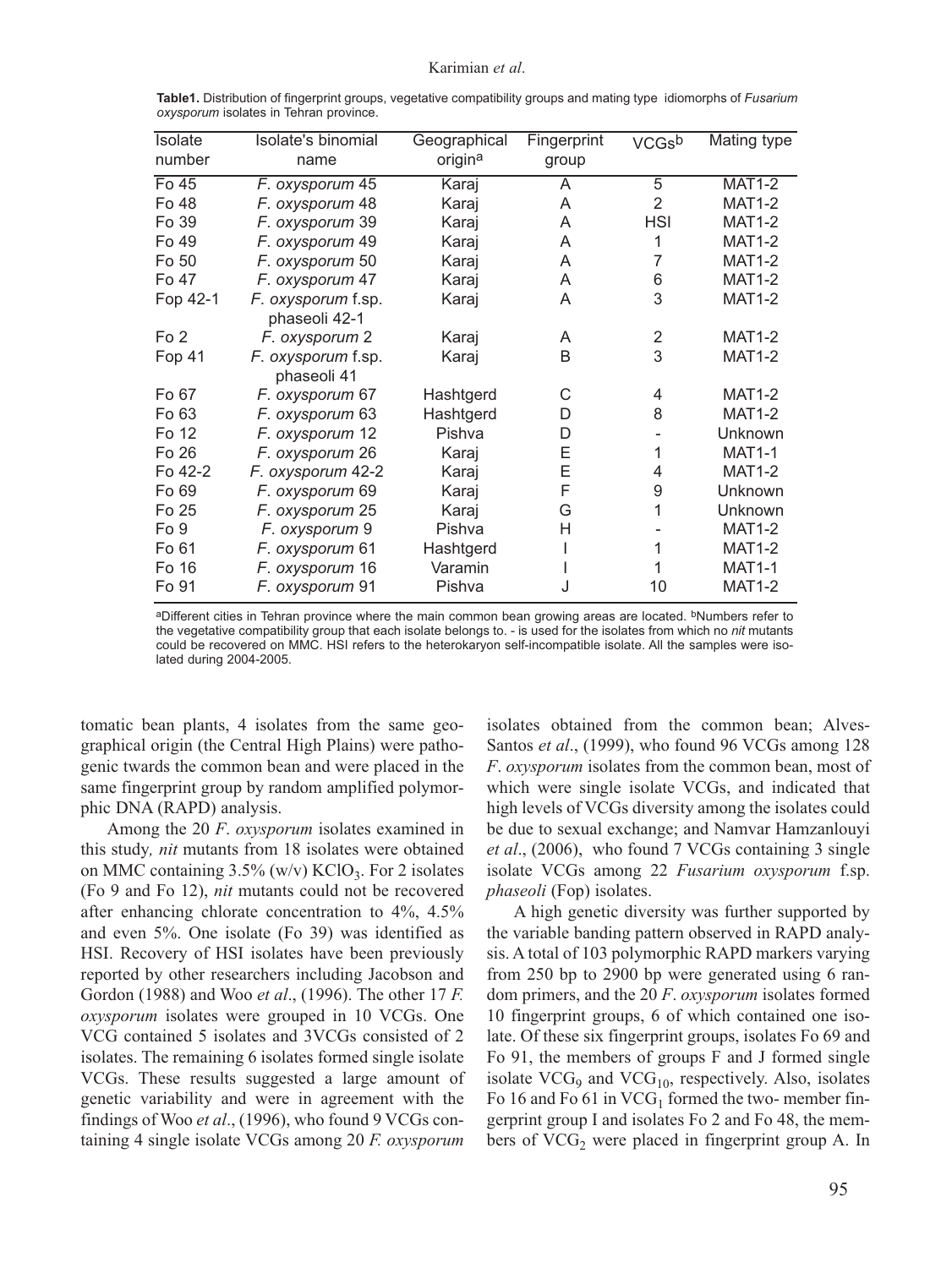other cases, no clear correlation was observed between VCGs and RAPD grouping. The obtained results apparently showed high genetic diversity. This is consistent with the results of the study by Woo *et al*., (1996), who found 13 fingerprint groups among 20 *F*. *oxysporum* isolates from the common bean using 4 random primers; Cramer *et al*., (2003), who reported 9 fingerprint groups in 19 *F*. *oxysporum* isolates from the common bean by using 12 random primers; Namvar Hamzanlouyi *et al*., (2006), who found 6 fingerprint groups among 22 Fop isolates using 3 random primers; and Zanotti *et al*., (2006), who found 7 fingerprint groups amongst 20 *F*. *oxysporum* isolates from the common bean by using 16 random primers.

Given the fact that sexual reproduction in *F*. *oxysporum* has not been reported either in nature or laboratory conditions so far, the large amount of genetic diversity observed in many studies, demands more attention. Some known mechanisms in *F*. *oxysporum* such as parasexual recombination (Molnar *et al*., 1990) and mutations especially in the pathogenicity genes, resulting in the evolution of pathogenic races, can clarify the issue to some extent.

Mating type screening revealed that 3 isolates did not show a clear amplification pattern. Of the other 17 isolates, 15 isolates were MAT1-2 (260 bp) and 2 ones were MAT1-1(200 bp). The size of MAT1-1 and MAT1-2 amplicons confirmed the results of the study by Kerényi *et al*., (2004). Mating type idiomorphs in *F. oxysporum* populations have been reported by other researchers (Hirano and Arie, 2009; Abo *et al*., 2005; Arie *et al*., 2000; Yun *et al*., 2000). Presence of both MAT1 idiomorphs along with the fairly high genetic diversity found in the population in the present study suggests the probability of sexual recombination.

Comparing the findings of the present study, it can be concluded that: I) Both RAPD analysis and VCGs assays revealed a large degree of genetic diversity. This result confirmed the report of Woo *et al*., (1996) and Namvar Hamzanlouyi *et al*., (2006). It appears that the RAPD marker could partially recognize the genetic relationship among the isolates in different VCGs. II) There was a partial correspondence between the results of the mating type assay and VCGs testing. Both isolates with MAT1-1 idiomorphs were grouped in  $VCG<sub>1</sub>$  along with 3 MAT1-2 isolates. III) The identified fingerprint groups could partially differentiate among the isolates of different geographical regions. All the 8 members of fingerprint group A originated from Karaj. Also, the 2 isolates in group I were related to Karaj. However, all the isolates with the same origin could not be placed in the same fingerprint groups. Also, the known VCGs differentiated among the isolates of different geographical regions partially. Possibly, vicinity of the regions has provided an opportunity for distribution of common genetic materials (isolates in the same VCG) to different geographical regions.

There may be a direct relationship between the existence of both mating type idiomorphs and the large amount of genetic diversity among the isolates. In order to help clarify the dynamics of the fungus in the country, further investigations on the presence of MAT idiomorphs in *F*. *oxysporum* populations in various regions of the country are recommended.

### **Acknowledgements**

This research was supported by a grant from the University of Tehran. Authors would like to thank Mr. Amin Khaki, Mr. Dorri, Mr. Ahmadvand and Mr. Ghaffari for their assistance in providing the common bean cultivars and scientific data.

#### **References**

- Abo K, Klein KK, Edel-Herman V, Gautheron N, Traore D, Steinberg C (2005). High genetic diversity among strains of *Fusarium oxysporum* f. sp. *vasinfectum* from cotton in Ivory Coast. *Phytopathology* 95: 1391-1396.
- Alves-Santos FM, Benito EP, Eslava AP, Diaz-Minguez JM (1999). Genetic diversity of *Fusarium oxysporum* from common bean fields in Spain. *Appl Environ Microbiol*. 65: 3335-3340.
- Alves-Santos FM, Ramos B, Garcia-Sanchez MA, Eslava AP, Diaz-Minguez JM (2002). A DNA based procedure for *in planta* detection of *Fusarium oxysporum* f. sp. *phaseoli*. *Phytopathology* 92: 237-244.
- Arie T, Kaneko I, Yoshida T, Noguchi M, Nomura Y, Yamaguchi I (2000). Mating-type genes from asexual phytopathogenic Ascomycetes *Fusarium oxysporum* and *Alternaria alternata*. *Mol Plant-Microbe Interact*. 3: 1330-1339.
- Assigbetse KB, Fernández D, Dubois MP, Geiger JP (1994). Differentiation of *Fusarium oxysporum* f. sp. *vasinfectum* races on cotton by random amplified polymorphic DNA (RAPD) analysis. *Phytopathology* 84: 622-626.
- Booth C (1971). *The genus Fusarium*, Common wealth Mycological Institute: Kew, Surrey, UK.
- Buruchara RA, Camacho L (2000). Common Bean reaction to *Fusarium oxysporum* f. sp. *phaseoli*, the cause of severe vascular wilt in central Africa. *J Phytopathol.* 148: 39-45.
- Correll JC, Klittich CJR, Leslie JF (1987). Nitrate non-utilizing mutants of *Fusarium oxysporum* and their use in vegetative compatibility tests. *Phytopathology* 77: 1640-1646.
- Cramer RA, Byrne PF, Brick MA, Panella L, Wickliffe E, Schwartz HF (2003). Characterization of *Fusarium oxysporum* isolates from common bean and sugar beet using patho-